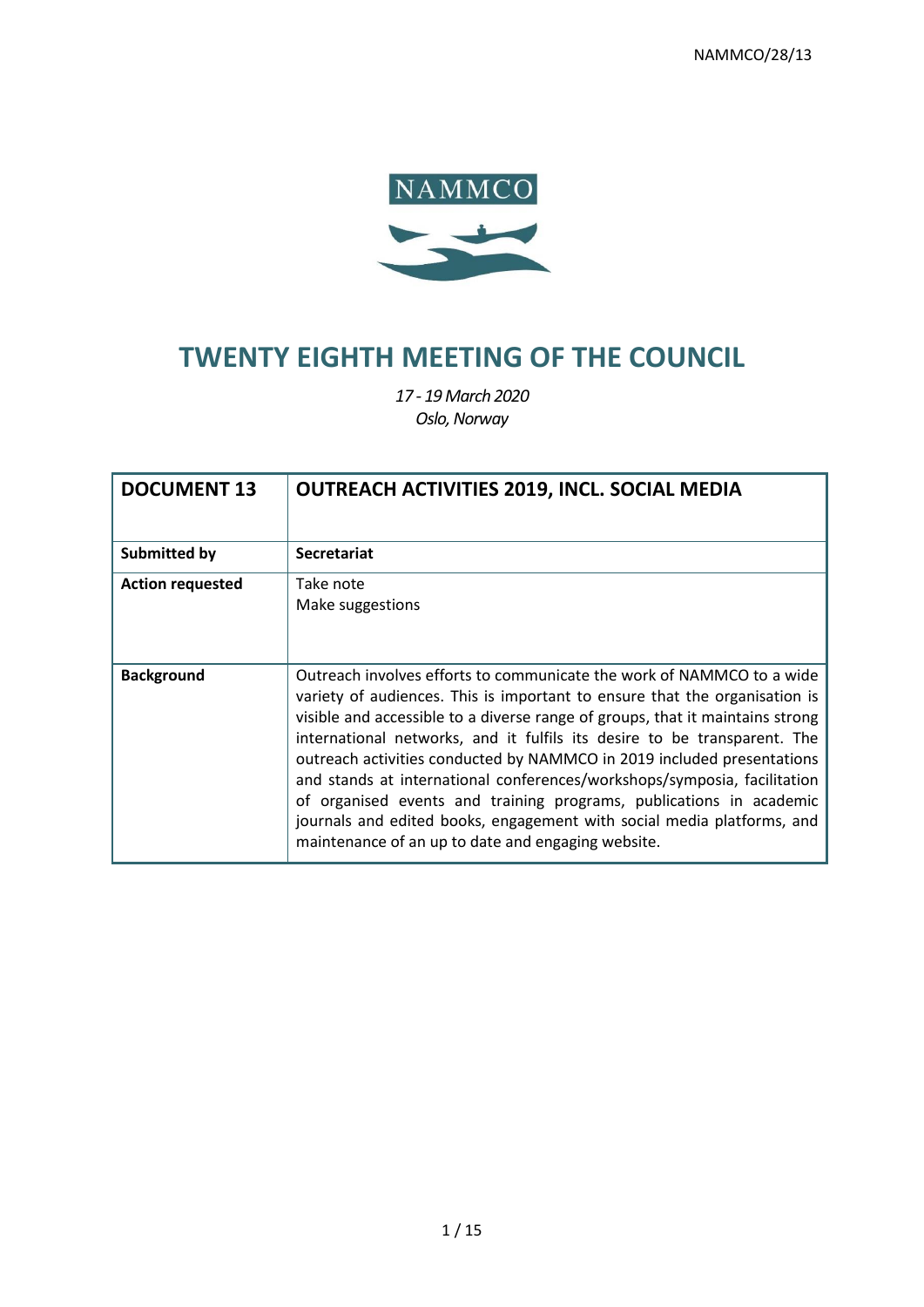By engaging in outreach activities, NAMMCO enhances its national and international visibility, transparency and accessibility. It also enables the organisation to nurture existing relationships, create new contacts, and build strong networks.

This document provides an overview of the outreach activities conducted by the Secretariat and/or supported by NAMMCO in 2019. It is divided into four sections: 1) Overview of presentations made at different fora; 2) Overview of Publications; 3) Outreach to other Regional Fisheries Bodies, and 4) Summary of Activities on Social Media and the NAMMCO website. Extensive information on activities under each of these categories is provided below.

Through several of the outreach activities conducted in 2019, it became clear that there is currently an interesting opening for whaling and sealing to be presented and considered in a new light. With increasing emphasis on the blue economy and the need to find sustainable solutions to global problems, there is a new level of receptivity to the message that whaling and sealing can have lower environmental impacts and better animal welfare outcomes than other food and material systems. Furthermore, there is an important need to emphasise the role that NAMMCO plays in ensuring that these living marine resources are being managed sustainably. Several of the outreach efforts described below have shown that when presented with relevant information and an opportunity to reflect on a comparison of environmental impacts, many people come to recognise that the major concerns for the marine environment are not whaling and sealing at present rates, that the relative environmental cost of resources need to be considered in a global perspective, and that NAMMCO is doing important work towards ensuring sustainable management of living marine resources.

Engaging in outreach activities therefore not only helps to distribute and make visible the work NAMMCO does, it can also help explain why it is important that the organisation exists and the role it plays in the pursuit of a sustainable future.

# 1. **OVERVIEW OF PRESENTATIONS MADE AT DIFFERENT FORA**

The table below presents an overview of the different fora where NAMMCO made presentations during 2019. Each of the events is then described in more detail following the table.

| <b>Month</b> | <b>Conference or Meeting // Contribution</b>                        | <b>Venue</b> | <b>Staff</b> |
|--------------|---------------------------------------------------------------------|--------------|--------------|
| 6 February   | <b>Student Symposium [organised by NAMMCO]</b>                      | Tromsø, NO   | SE, SS,      |
|              | Chairing of the day by NAMMCO/Wickson                               |              | <b>FW</b>    |
|              | Facilitation of an interactive session by NAMMCO/Wickson            |              |              |
|              | <b>Presentation by NAMMCO/Enoksen</b>                               |              |              |
|              | "Contaminants in North Atlantic marine mammals - a review"          |              |              |
|              | <b>Presentation by NAMMCO/Smith</b>                                 |              |              |
|              | "Reporting on hunting methods: a review of welfare                  |              |              |
|              | assessment parameters in marine and terrestrial mammals"            |              |              |
| $12 - 14$    | 2nd International Workshop on Beluga Whale Research and Mystic, USA |              | [R.          |
| March        | <b>Conservation</b>                                                 |              | Reeves]      |
|              | <b>Presentation by NAMMCO/Reeves</b>                                |              |              |
|              | "Global Review of Monodontids"                                      |              |              |
| 25-27 June   | 2nd International Science and Policy Conference on                  | Bergen, NO   | <b>FW</b>    |
|              | Implementation of Ecosystem Approach to Management in               |              |              |
|              | the Arctic                                                          |              |              |
|              | <b>Presentation by NAMMCO/Wickson</b>                               |              |              |
|              | "Integrating the Scales of Interest in Different Knowledge          |              |              |
|              | Systems for Ecosystem Management"                                   |              |              |
| 3-5 July     | International Symposium on the Politics of Uncertainty:             | Brighton, UK | <b>FW</b>    |
|              | <b>Practical challenges for transformative action</b>               |              |              |
|              | <b>Presentation by NAMMCO/Wickson (invited)</b>                     |              |              |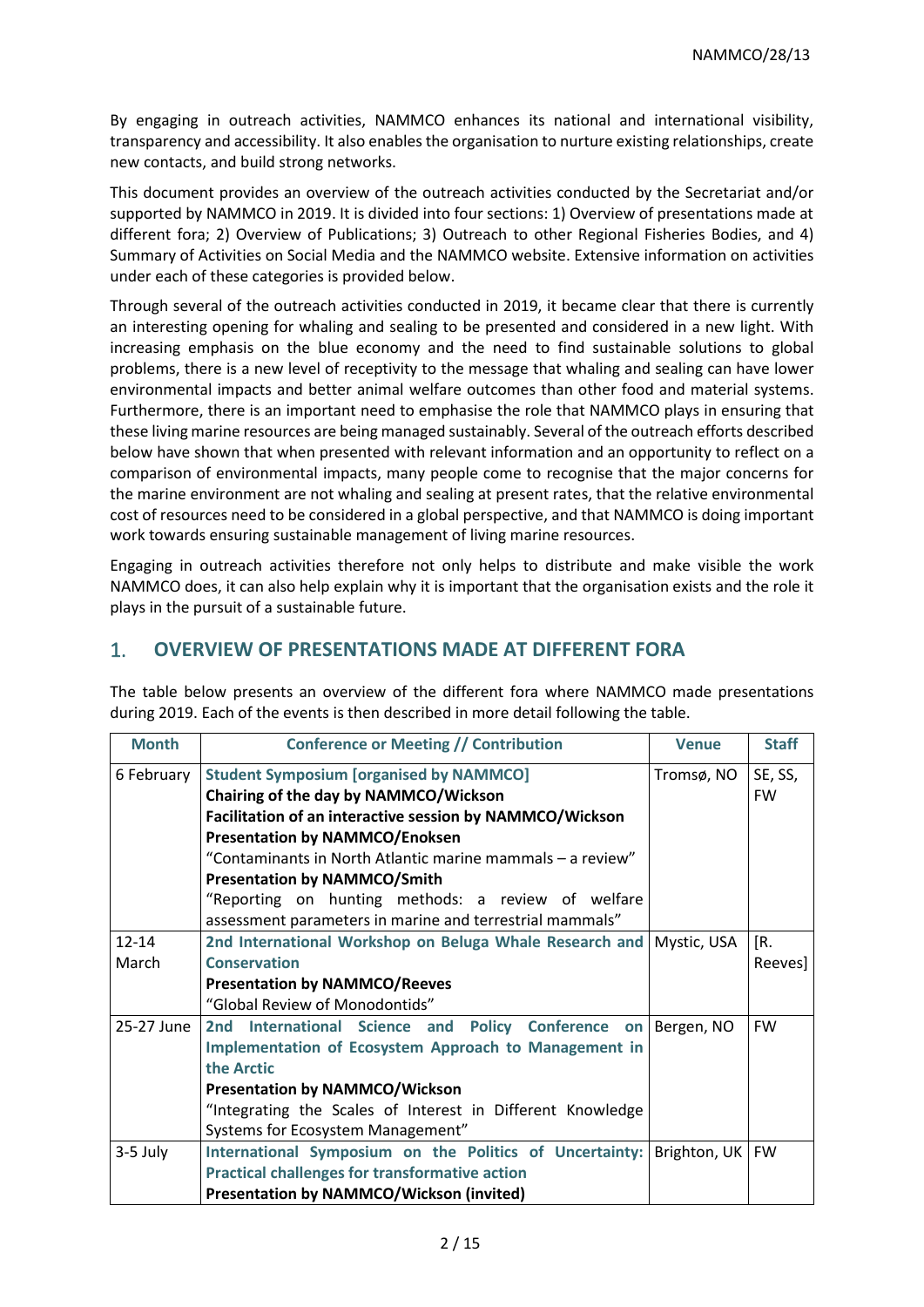|             | "Ambiguity as a form of uncertainty in environmental           |             |           |
|-------------|----------------------------------------------------------------|-------------|-----------|
|             | governance"                                                    |             |           |
| $7-12$ July | Conference of the International Society for the History,       | Oslo, NO    | <b>FW</b> |
|             | <b>Philosophy and Social Studies of Biology (ISHPSSB)</b>      |             |           |
|             | <b>Presentation by NAMMCO/Wickson (invited)</b>                |             |           |
|             | "Lessons learned from waterfleas, whales and bees: A journey   |             |           |
|             | into environmental controversies in the search for sustainable |             |           |
|             | food"                                                          |             |           |
| 13          | <b>UIT Masters Top Predator Course</b>                         | Tromsø, NO  | GD, SH    |
| September   | <b>Lecture by NAMMCO/Desportes</b>                             |             |           |
|             | "Management bodies and science-based management advice in      |             |           |
|             | NAMMCO-IWV-ICES"                                               |             |           |
| 22          | <b>Homeward Bound Global Leadership Initiative</b>             | Hebridean   | <b>FW</b> |
| November    | Lead Facilitation for all 3 weeks by NAMMCO/Wickson            | Sky,        |           |
| 11          | Lecture & Interactive Workshop by NAMMCO/Wickson               | Antarctica  |           |
| December    | "Science Meets Ethics and Politics"                            |             |           |
| $5-6$       | Bi-annual meeting of the Norwegian Small Whalers Union         | Svolvær, NO | <b>CW</b> |
| December    | <b>Presentation by NAMMCO/Winsnes</b>                          |             |           |
|             | "Sjøpattedyr som matvareressurs"                               |             |           |
| $7 - 11$    | <b>World Marine Mammal Conference (WMMC)</b>                   | Barcelona,  | GD, SH    |
| December    | <b>Presentation by NAMMCO/Desportes &amp; Wickson</b>          | SP          |           |
|             | "Outreach on the case of Arctic Sealing: opening up for a      |             |           |
|             | reframing of the sustainability discourse?"                    |             |           |
|             | Booth operated by NAMMCO/Desportes & Hansen together           |             |           |
|             | with B. Þorgilsson (Pi technology, IS)                         |             |           |
|             | Exhibit with information on the geometer designed for NASS     |             |           |
|             | 2015 and posters on abundance of marine mammals versus         |             |           |
|             | removals in the NAMMCO core area.                              |             |           |
|             | Participation at four workshops:                               |             |           |
|             | * Harmonising global strandings response (GD)                  |             |           |
|             | * The effects of climate change on marine mammals (SH)         |             |           |
|             | * Incentivising consistent data collection and transparent     |             |           |
|             | reporting of marine mammal by-catch in fisheries (GD)          |             |           |
|             | * Art as a tool for communication (SH)                         |             |           |

# **MARINE MAMMAL STUDENT SYMPOSIUM**

There are several institutions in Tromsø involved in marine mammal research, which are dispersed throughout the city (e.g. the Department of Arctic Biology, Norwegian College for Fishery Science and K.G. Jebsen Centre for the Law of the Sea at UiT, the Institute of Marine Research, the Norwegian Polar Institute, and various Masters programs). Masters and PhD students conducting marine mammal related projects are typically spread across these different institutes and have very little contact with one another.

In 2019, NAMMCO therefore took the initiative to arrange a Marine Mammal Student Symposium, where postgraduate students and other early career scholars working on marine mammals (including the interns at the Secretariat) could learn more about NAMMCO and its work, share their research, discuss common issues, make connections and network for future collaborations. The Symposium was co-arranged with UiT the Arctic University of Norway.

This one-day Symposium was held on 6<sup>th</sup> February 2019 and attracted over 60 attendees. A total of 15 students presented their work, including two participants from Oslo and Bergen. The presentations were divided into sessions on: Threats, Welfare/Diet, Physiology and Movement/Abundance, and Law of the Sea. After the student presentations, a world café exercise was run to facilitate group discussions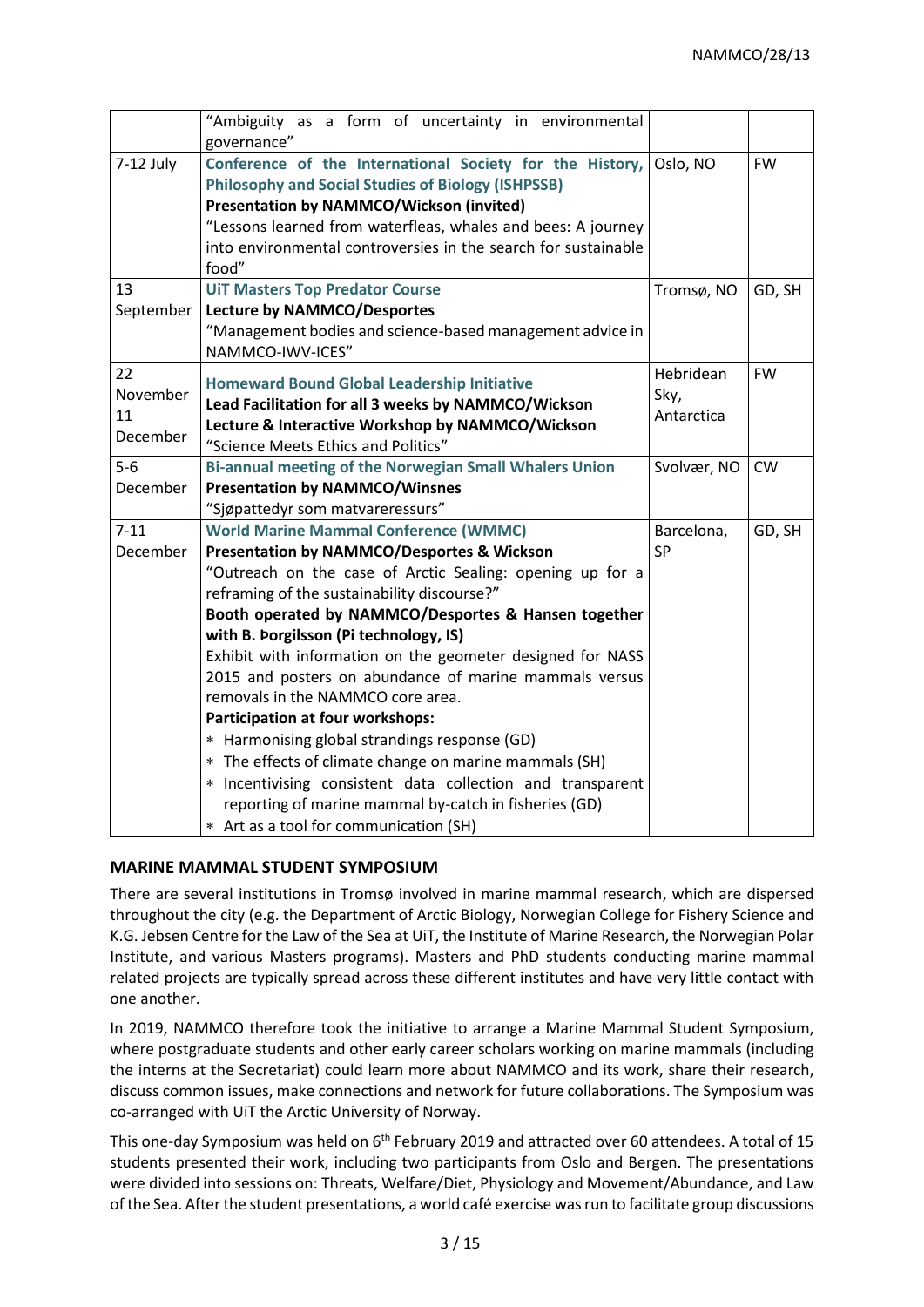and networking. The following topics were used to structure the exercise: "What are the biggest challenges connected to your work?", "From all the talks given today, do you see any overlapping issues and/or potential for collaboration?" and "What do you imagine doing when you finish your current project/studies?". The day closed with three invited guest lectures from experienced researchers. These were: "NAMMCO and International Law: What makes an organisation 'appropriate' for the conservation and management of marine mammals?" by Cardiff University's Richard Caddell, "Responsible whale watching?" by UiT's Anniken Førde, and "Ongoing research on walrus, beluga and bowhead whales" by the Norwegian Polar Institute's Christian Lydersen.

The participating students were very satisfied with the Symposium (as indicated through a feedback survey), and thought that it should become an annual event. The student symposium was therefore run again (in a similar format with student presentations, facilitated interactive activities, and guest lectures) on  $5<sup>th</sup>$  February 2020 with same success. A full report of the second symposium will be provided to Council next year as part of the overview of outreach activities taking place in 2020.

# **2ND INTERNATIONAL WORKSHOP ON BELUGA WHALE RESEARCH AND CONSERVATION**

The [2nd International Workshop on Beluga Whale Research and Conservation](https://www.mysticaquarium.org/belugaconference/) was a follow-up to the first beluga workshop held in Valencia, Spain 10 years ago. This conference brought together indigenous peoples, scientists, wildlife managers and policy makers to bridge the gap between traditional knowledge, scientific research, aquarium husbandry, and wildlife management with the ultimate goal of developing a cohesive plan to promote beluga research and conservation.

NAMMCO was asked if they would be interested in sponsoring the event and chose to do so at the 'Arctic Tern' level, requesting in exchange that the results of the Global Review of Monodontids (GROM) (assembled by NAMMCO in March 2017) be circulated to all participants. In the end, the presentation of the GROM findings and conclusions on the conservation status of all beluga whales and narwhals throughout the Arctic became th[e opening talk of the conference.](https://www.mysticaquarium.org/2019/02/22/mystic-aquarium-announces-keynote-for-international-beluga-conference/) The presentation was prepared in cooperation between the GROM Chair, R. Hodds, R. Reeves (participant to the GROM and also to the conference), and Desportes. The talk was given by R. Reeves as the Secretariat was not attending the conference.

# **2ND INTERNATIONAL SCIENCE AND POLICY CONFERENCE ON IMPLEMENTATION OF AN ECOSYSTEM APPROACH TO MANAGEMENT IN THE ARCTIC**

The second International Science and Policy Conference on the Implementation of an Ecosystem Approach to Management in the Arctic had a specific focus on the integration of information at different scales in the ecosystem approach (EA). The co-convenors of the meeting were th[e IMR,](https://www.hi.no/hi) [ICES,](https://www.ices.dk/Pages/default.aspx) [PICES,](https://meetings.pices.int/) [NOAA,](https://www.noaa.gov/) [PAME,](https://www.pame.is/index.php/shortcode/about-us) [CAFF,](https://www.caff.is/) [AMAP](https://www.amap.no/) and the [Arctic Council.](https://arctic-council.org/index.php/en/) The conference contained presentations addressing [all stages of EA](https://nammco.no/topics/implementing-the-ecosystem-approach-to-management/) including ecosystem identification, description, monitoring, assessment, valuation and management. There were dedicated sessions on the implementation of the EA on national levels as well as within the large marine ecosystems of the Arctic; the development of marine protected areas in different parts of the Arctic, and; the integration of western science and indigenous, traditional and local knowledge in EA. Monitoring and addressing growing anthropogenic impacts from climate change, shipping, noise, and oil and gas exploration were also topics of discussion.

In NAMMCO's presentation on "Integrating the Scales of Interest in Different Knowledge Systems for Ecosystem Management" emphasis was placed on how to achieve effective integration of the diverse knowledge systems of scientists, local communities, and policy-makers in EA. One of the key challenges associated with this was highlighted as being that these different stakeholders often operate not only with different worldviews, terminologies, cultures and positions, but that their knowledge systems can also be focused on very different scales of interest (geographical as well as temporal).

A breakout session was held during the conference to specifically discuss how to advance the integration of different knowledge systems in EA and following this session, it was agreed that it was important to engage indigenous/local knowledge early and often in the process and not leave this until the final management phase. It was also noted that there was a need to invest in relationship building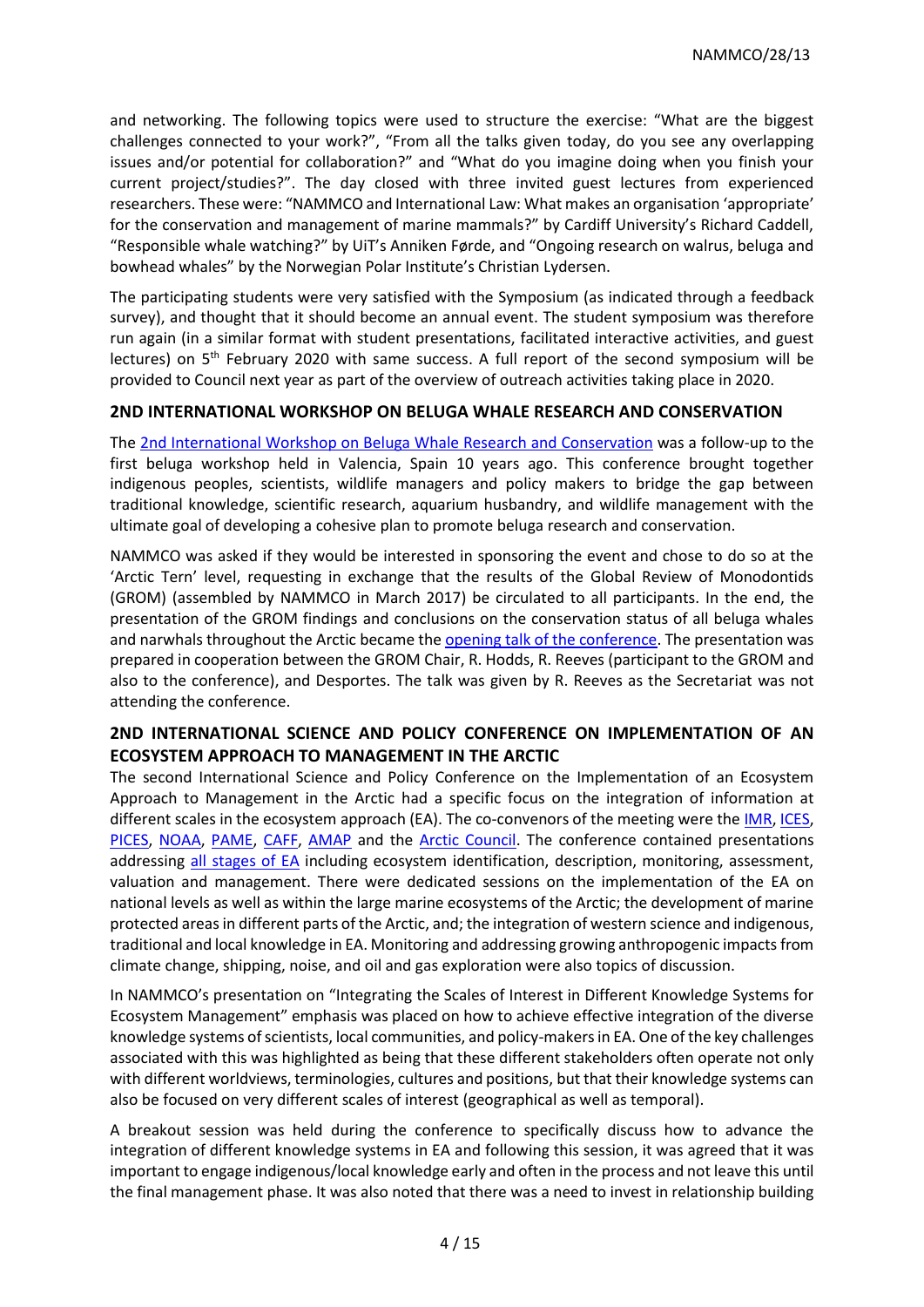and capacity building, as well as to work to build trust & respect over time, and legitimately share decision-making responsibilities. This included not only management decisions but also decisions about the research questions, priorities and processes for science. It was noted that [best practice](https://www.sdwg.org/activities/sdwg-projects-2017-2019/arctic-eia/)  [recommendations](https://www.sdwg.org/activities/sdwg-projects-2017-2019/arctic-eia/) for Arctic environmental impact assessment and meaningful engagement with local communities were available from the sustainable development working group of the Arctic Council.

The lessons learned from the event for NAMMCO to effectively implement EA included: Adopt a clear definition & framework for implementing ecosystem-based management; Develop clearly stated ecosystem management objectives; Enhance the use of research on social, economic and cultural factors; Improve efforts to integrate science and user knowledge early and often; Articulate the key elements of a precautionary approach within NAMMCO; Decide on level of priority given to participating in working groups of the Arctic Council.

# **INTERNATIONAL SYMPOSIUM ON THE POLITICS OF UNCERTAINTY: PRACTICAL CHALLENGES FOR TRANSFORMATIVE ACTION**

The aim of this international symposium was to bring together people working in diverse domains (including finance, environmental management, migration, disease, innovation, infrastructure, and security) to explore the diverse ways uncertainty is understood and responded to in their respective fields. This was to develop richer and more nuanced understandings of uncertainty and to help enable more robust actions, strategies and governance in times of instability and change.

Wickson was invited to participate in the symposium and gave a short talk on ambiguity as a form of uncertainty in environmental management. She spoke specifically about the important ways ambiguity manifests in the science, philosophy and politics of environmental harm. This includes the way diverse values can shape understandings of what constitutes environmental harm, how diverse frames and assumptions can shape the scientific research done to understand environmental harm, and the way various interests and available options can shape management decisions to minimise environmental harm. She also emphasised that environmental management cannot hope to eliminate ambiguity as a form of uncertainty, but rather has to find ways to navigate it with transparency and sensitivity.

After several rounds of exchanging information, theoretical frameworks and practical experiences across the range of diverse domains present, the following emerged as key take home messages: 1) There are many different types of uncertainty (only some of which can be reduced or quantified); 2) It is useful to try and specify the types of uncertainties in play in certain cases and contexts; 3) In the face of deep uncertainties, important coping mechanisms can include humility regarding the state of the knowledge, diversity in the policy options pursued (to enhance flexibility), and a focus on supporting capacities for reversibility and responsiveness in policy choices; 4) Policy advice under conditions of scientific uncertainty should be plural and conditional  $-$  i.e. offering a range of decision options available according to different values and assumptions; and 5) Since certain choices can become 'sticky', i.e. create path dependencies and lock in certain developmental trajectories, it is important to open up policy debates to a range of options before closing down into particular decisions.

# **CONFERENCE OF THE INTERNATIONAL SOCIETY FOR THE HISTORY, PHILOSOPHY AND SOCIAL STUDIES OF BIOLOGY (ISHPSSB)**

In 2019, Wickson was invited to be a plenary keynote speaker at the biennial conference of the International Society for the History, Philosophy and Social Studies of Science (ISHPSSB). The conference was held in Oslo 7-12 July. Her talk was held on the first night of the conference at the Aula building of the University of Oslo (opposite the National Theatre) and was open to all members of the public as well as conference participants.

The title of the talk was "Lessons Learned from Waterfleas, Whales and Bees: A journey into environmental controversies in the search for sustainable food*"*. The talk presented lessons learned about how ethics and politics are entangled in the science of environmental harm and debates about what constitutes sustainability in our food systems. It explored these lessons through analysing two socio-political controversies around sustainable food: genetically modified organisms (GMOs) in agriculture and the hunting of whales and seals in the North Atlantic.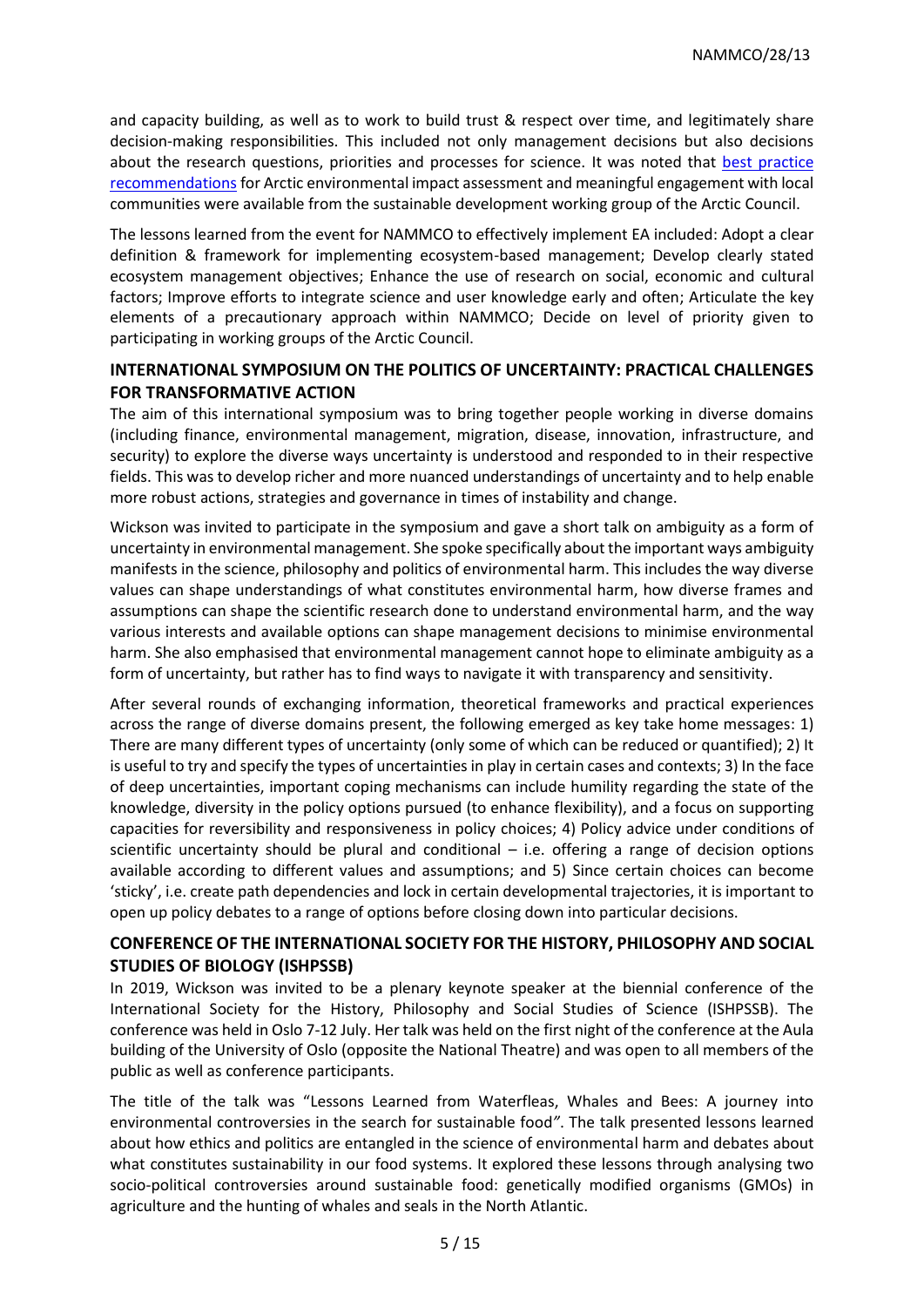As part of the talk, Wickson used a framework of care ethics and politics (developed in her previous work), to illustrate the wide range of relevant issues to consider in the debate about whether marine mammals can be part of sustainable food systems. This included asking questions about: 1) The networks of *relationships* between whales and humans, including all of the anthropogenic activities that impact them; 2) The difference between the historical *context* when the commercial moratorium on whaling was decided by the International Whaling Commission and the current situation today; 3) The distribution of *power* in terms of who gets to decide what is permissible and whose knowledge and experience counts in decision-making; 4) The *dependence* that some coastal and indigenous communities have on whaling for their cultural identity and livelihood; 5) The role that *emotion*  currently plays in this debate; and 6) The cultural *narratives* that frame environmental value and the impact of different human activities.

Giving a public talk in the centre of Oslo as a plenary for a conference focused on social science and humanities perspectives on biology provided an excellent opportunity to present the work of NAMMCO to new audiences and several attendees said afterwards that through the talk, they had been encouraged to think about whaling and sealing in new ways.

# **UIT MASTERS TOP PREDATOR COURSE**

Desportes was asked by the organiser of the Top Predator Master Course (Bio3506) at UiT the Arctic University of Norway, U. Lindstrøm, to give a 2-hour lecture on "Management bodies and sciencebased management in NAMMCO-IWC-ICES". The lecture, attended by ca. 30 students (DK, DR, FR, MO, NO, SE, US, UK) presented the regulatory landscape framing the management of marine resources and top predators, described the role of NAMMCO in this framework, and explained the role and specificity of the three organisations. It also addressed the issue of whaling and sealing from an ecosystem and global sustainability perspective, for inspiring the students in considering these two activities from an untradional standpoint. The lecture was followed by a longer exchange on the last topic presented.

# **HOMEWARD BOUND GLOBAL LEADERSHIP INITIATIVE**

In 2019, Wickson was offered the role of Lead Facilitator for the 4<sup>th</sup> cohort of Homeward Bound (HB). NAMMCO agreed that she could accept this role and supported her involvement by continuing to pay her salary for 3 of the 4 weeks she was required to be away from the office (NB: all HB faculty work on a volunteer basis and are dependent on support from their home institutions or organisations).

[Homeward Bound](https://homewardboundprojects.com.au/) is a global leadership initiative for women with a background in STEMM (science, technology, engineering, mathematics and medicine) and provides training in collaborative and inclusive styles of leadership to enable women to influence decision-making for the greater good. The selected participants receive 12 months of leadership training, where they learn about topics such as how to: think and act strategically; manage teams and have difficult conversations; communicate science and enhance visibility; and influence policy and decision-making. The initiative has an aim to train 1000 women over a 10-year period. The 4th cohort included women from over 30 countries, 25 disciplines, and spanning an age range from 23-73. The 12 months of leadership training culminates in a three-week voyage to Antarctica. This year, the group was the largest all female expedition to Antarctica ever, with 100 participants + 12 faculty involved.

Being the [Lead Facilitator was a multidimensional role](https://nammco.no/topics/blog-what-does-it-mean-to-be-the-lead-facilitator-for-homeward-bound/) involving several layers of responsibility. This included: being the daily face of the program for the participants; managing relationships within and between the various groups involved in the Antarctic voyage; coordinating the daily schedule; reading and responding to the energies of the group; and role modelling collaborative, inclusive and legacyminded leadership. In addition to serving in the role as Lead Facilitator, Wickson also ran a 2.5 hour session on the topic of "Science Meets Ethics and Politics". This included a presentation and interactive session on environmental ethics, as well as running a coordinated role play exercise.

The role play exercise was collaboratively developed by the NAMMCO Secretariat. It was designed to provide an insight into the complexities NAMMCO deals with as a body providing environmental management advice at an international level, as well as to encourage participants to reflect on (and potentially reconsider) whether they think the harvest of marine mammals can be part of a sustainable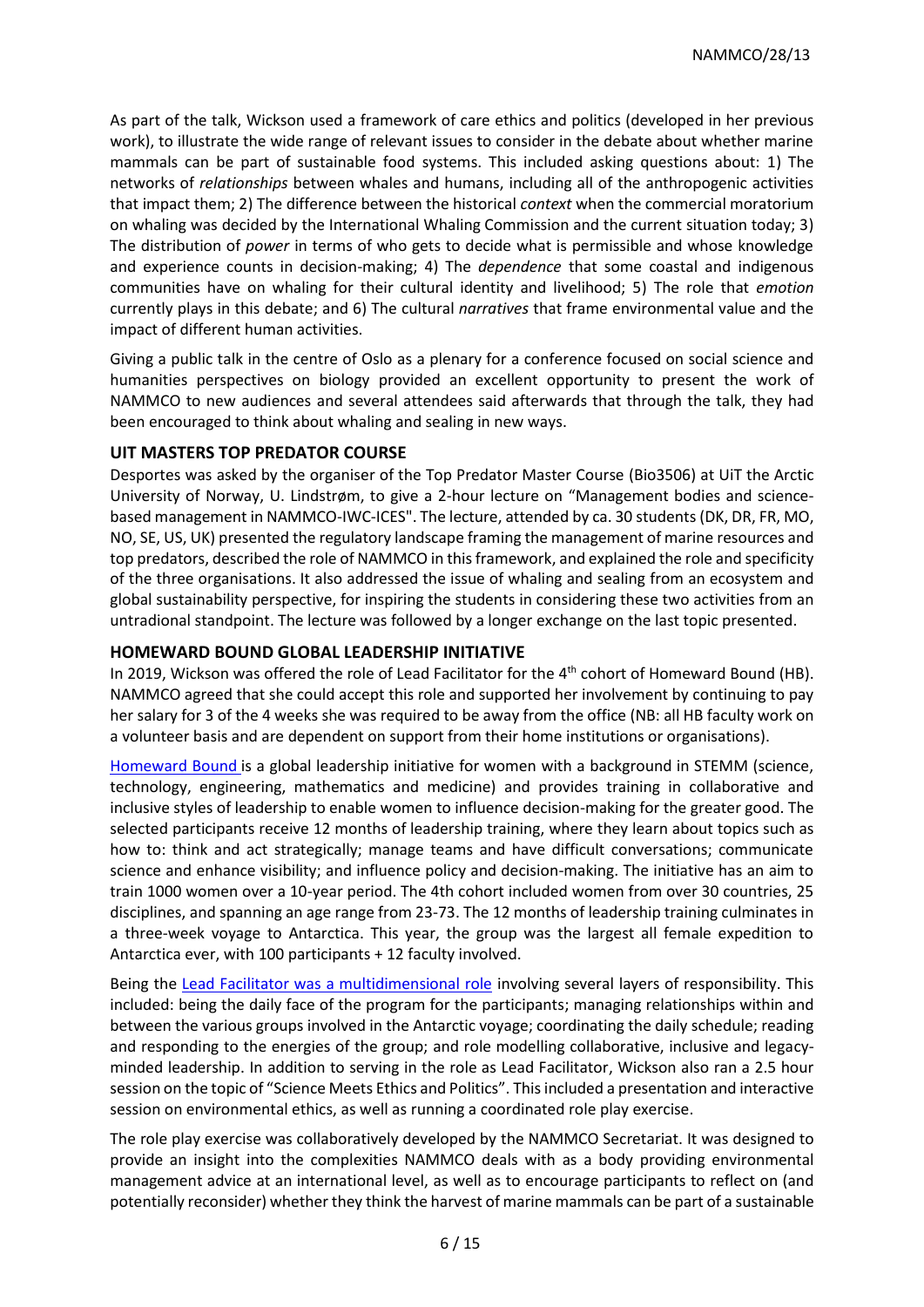food system. The scene for the role play was a meeting of the 'Global Sustainability Council' (a hypothetical body charged by the UN to decide overarching directions for good environmental policy). The question open for debate at the meeting was: *Can the harvest of marine mammals be part of a sustainable food system? Why/why not? Under what conditions?*

The 100 participants were divided into different actor groups for the role play - three groups represented the position that marine mammals could be sustainably harvested (the Union of Commercial Hunters, the Association for Communal Hunting, and the Indigenous Communities Coalition); three groups argued against this position (the Federation for Animal Rights, the Alliance Against the Hunting of Marine Mammals and the Society for Environmental Preservation); and three groups had a position that could go either way depending on the conditions (the Alliance Supporting Sustainable Use, the Environmental Conservation Collective, the Advisory Group of Scientific Experts). There were also three people assigned to the position of Councillors to take a decision at the end of the meeting, as well as five Storyharvesters who were asked to observe the debate through particular analytical lens (e.g. leadership, power, emotion) and report their findings back to the group.

Each actor group was given a summary factsheet prepared by the Secretariat with information about the history and current context of marine mammal harvesting (including abundance estimates, catch quotas and trends for the different NAMMCO target species), as well as a sheet with more information about the particularities of their group's position (e.g. their beliefs/opinions on certain matters). All the groups were given time to discuss their position and prepare opening statements. The role play ran for an hour and a more detailed elaboration of the process and results can be read on thi[s blog.](https://nammco.no/topics/blog-can-the-harvest-of-marine-mammals-be-part-of-a-sustainable-food-system-learning-from-role-play/)

The role play exercise was a powerful way to introduce people to the work of NAMMCO and to encourage them to reflect more deeply on their own assumptions and beliefs regarding the sustainable harvest of marine mammals. It also opened up the potential for perspectives to shift. Furthermore, having Wickson serve in the role as Lead Facilitator for the Homeward Bound program enhanced the visibility of NAMMCO to 100 emerging female leaders in science from around the globe, allowed NAMMCO to join this international network, and enabled the organisation to be [recognised as a](https://homewardboundprojects.com.au/sponsors/)  [sponsor of the program.](https://homewardboundprojects.com.au/sponsors/)

## **BI-ANNUAL MEETING OF THE NORWEGIAN SMALL WHALERS UNION**

NAMMCO attended the biannual meeting of the Norwegian Small Whalers Union in 2019, where Winsnes gave a presentation on "Sjøpattedyr som matvareressurs". The presentation described the pilot study carried out by NAMMCO in collaboration with the Research Institute of Sweden that evaluated the sustainability of food choices in Greenland using Life Cycle Assessment.

The discussion that followed the presentation centred on how the findings of the study could help market whale meat by pointing to its environmental superiority when compared to farmed terrestrial animals. The participants at the meeting also expressed an interest in taking part in a possible future project through collection and reporting of necessary data.

Other agenda items for the meeting were: assessment of the 2019 season, review of the work undertaken by Norsk Hval to promote whale meat, and a presentation on the process of exporting to Japan.

Participants at the meeting represented the Ministries of Foreign Affairs and Fisheries, various Directorates, Fisheries Associations and research institutes as well as minke whale hunters and buyers.

## **WORLD MARINE MAMMAL CONFERENCE**

The [WMMC](https://www.wmmconference.org/) was the second joint meeting organised between the European Cetacean Society and the Society for Marine Mammalogy. It attracted 2731 attendees from more than 95 different countries, who offered 1636 presentations and 45 pre-conference workshops. The overall theme for the conference was *Together for Science and Conservation* with the goal of bringing "together scientists, managers, policymakers, educators, and students from across the globe". There were two days of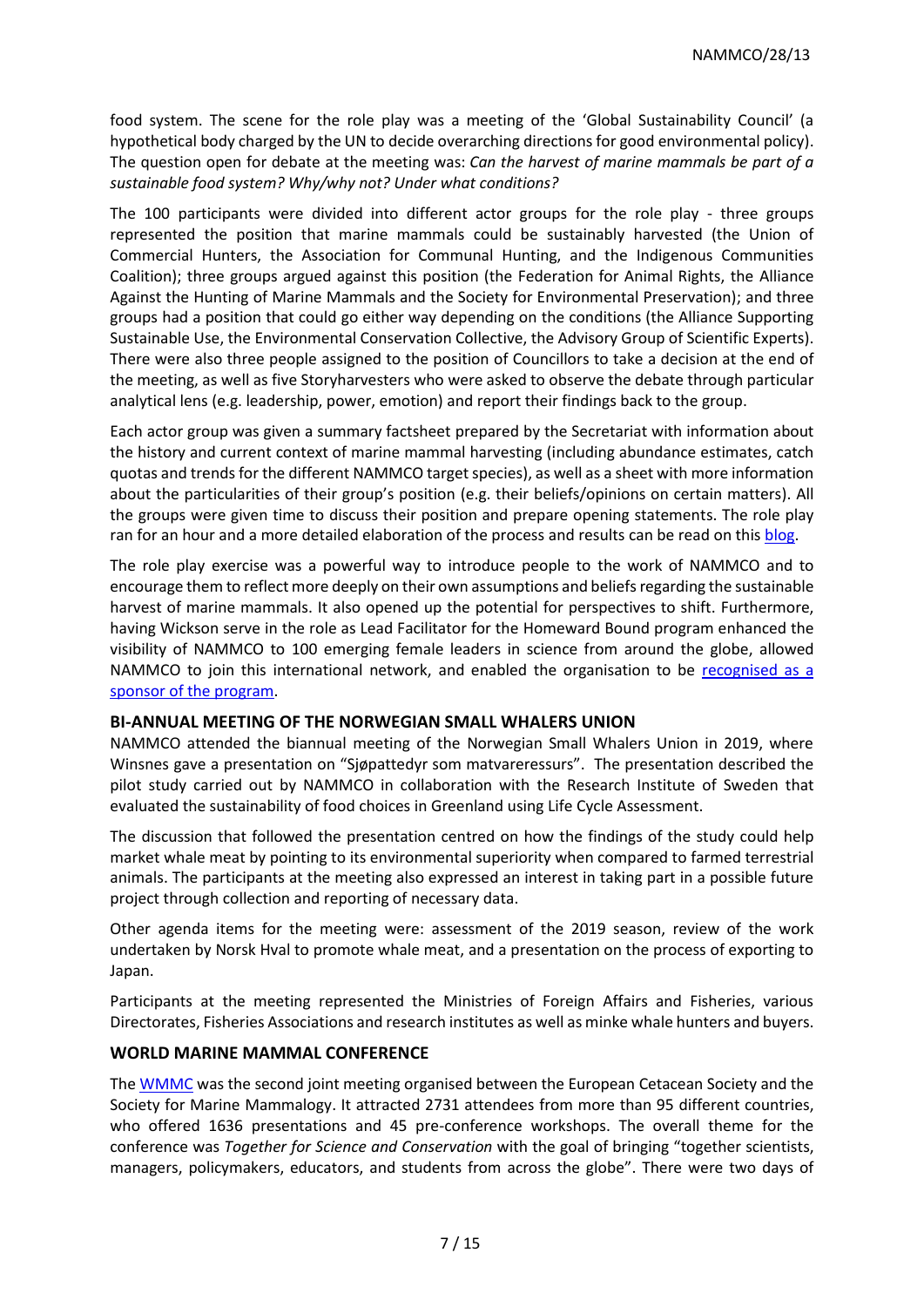workshops on the weekend, followed by four days of conference. Desportes and Hansen were present throughout both the weekend of workshops and the week of the conference.

The conference represented a significant opportunity to enhance the visibility of NAMMCO as a science-based management organisation and to suscitate new ways of thinking about the use of marine mammal resources. Through their attendance, the Secretariat pursued this in three ways:

1) Participating and contributing to four different workshops organised ahead of the main conference "Harmonising global strandings response" (GD participated on the behalf of the Working Group on BYCELS), "The effects of climate change on marine mammals" (SH), "Incentivising consistent data collection and transparent reporting of marine mammal by-catch in fisheries" (GD) and "'Arts' as a tool for communicating marine mammal science" (SH).

2) Hosting and manning a stand in the exhibition hall throughout the entire conference. The theme of the stand was the abundance of marine mammals versus removals in the NAMMCO core area and this was illustrated through two posters, one for pinnipeds and one for cetaceans. NAMMCO also invited to its stand B. Þorgilsson, who developed the geometer for NASS 2015 (at the initiative of the MFRI (IS) and NAMMCO). The geometer is a unique device that allows for a precise measurement and automatic recording of angles to sightings for aerial surveys. The device has since been further developed and used in many other aerial surveys.

The combination of having NAMMCO staff and the geometer designer manning the stand was very successful. The designer attracted survey scientists from all other the world, for whom the main interest may not have been NAMMCO as a management organisation but who then also showed interest in NAMMCO and its survey coordination work. Likewise, those visitors to the stand who came due to their interest in NAMMCO and its management of marine mammals also had an opportunity to learn more about our survey coordination work and support for technological innovation in the field.

3) NAMMCO (Desportes) gave a talk on Thursday December 12th titled "Outreach on the case of Arctic sealing: Opening up for a reframing of the sustainability discourse?". This talk was held in the session of the conference organised on Education and Outreach. The talk presented the Greenlandic use of seal meat and products in the context of global sustainability and true environmental costs, advocating for assessing the sustainability of resources in a global perspective. This talk was provocative in this forum, but was surprisingly well received by many, including people from Conservation NGOs and traditionally anti-sealing countries (e.g. from BE, DE, FR, IT, NL, SP, UK, USA) who thanked NAMMCO for presenting sealing from this standpoint and raising interesting food for thought regarding the interplay between "moral concerns and measures" and sustainability. It also generated a flow of persons to the NAMMCO booth interested in discussing further the perspectives presented and asking for more information.

## *The WMMC workshops attended by the Secretariat*

## "[Harmonising global strandings response](https://www.wmmconference.org/workshops/#Establishing%20A%20Global%20Marine%20Mammal%20Stranding%20Network)"

The overarching aim of this workshop was to harmonise international marine mammal stranding responses and investigations so as to enhance data and sample collection and information sharing. Both countries with established networks, as well as countries with minimal or no current capacity for stranding response but interested in the development of such capacities, participated in the workshop. To follow up on the workshop, the "[Global Stranding Network](https://globalstrandingnetwork.org/)" was created. This network will provide a forum for collaboration between those responding to strandings around the world and enhance responses to stranded marine mammals globally.

Organisations such as the IWC and ACCOBAMS are members of this Global Stranding Network and NAMMCO may therefore consider whether to also become a partner.

## ["The effects of climate change on marine mammals"](https://www.wmmconference.org/workshops/#Climate%20Change%20Effects%20on%20Marine%20Mammals)

The new research presented at this workshop showed a global shift in distribution for marine species. Topics such as the potential increase in shipping traffic in Arctic waters and new stressors like algae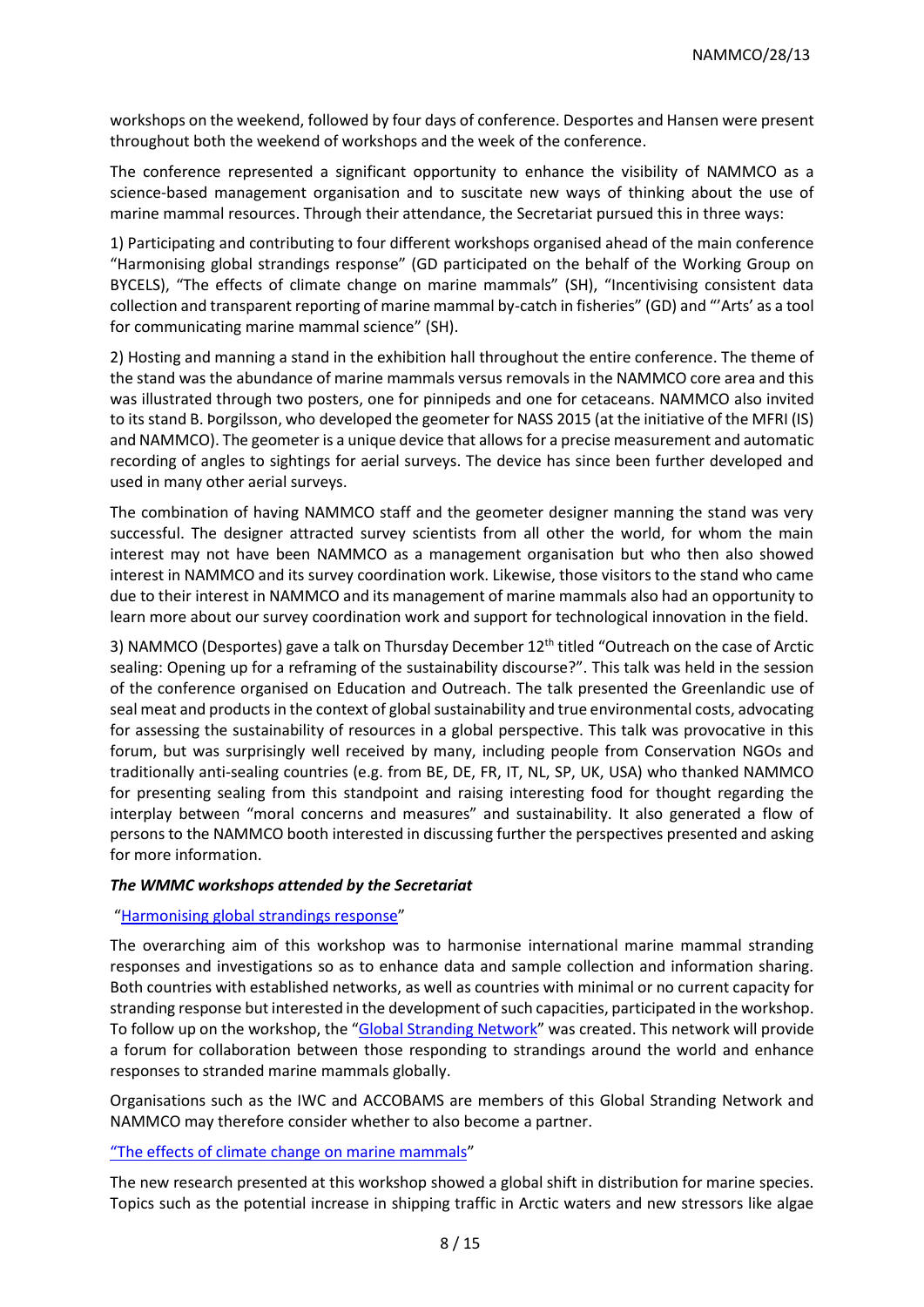blooms - both issues of future importance for the sustainable management of marine mammals in the NAMMCO area - were debated. The use of local knowledge as a resource to ensure the best solutions for addressing climate change issues was also discussed.

## "'Arts' [as a tool for communicating marine mammal science](https://www.wmmconference.org/workshops/#Arts%20as%20a%20tool%20for%20communicating%20marine%20mammal%20science)"

This workshop gave an interesting overview of different forms of outreach that are available, including the use of visual arts to create sculptural models or composing musical pieces to communicate scientific information to non-specialist audiences. An interesting example that was given was the use of pop culture movie analogies to explain complex structures such as the Arctic marine ecosystem. NAMMCO could, for example, consider the types of analogies that may be able to be used to describe its role as manager of the Arctic environment to an audience uninitiated in science.

"Incentivising consistent data [collection and transparent reporting of marine mammal by-catch in](https://www.wmmconference.org/workshops/#Incentivising%20consistent%20data%20collection%20and%20transparent%20reporting%20of%20marine%20mammal%20bycatch%20in%20fisheries)  [fisheries"](https://www.wmmconference.org/workshops/#Incentivising%20consistent%20data%20collection%20and%20transparent%20reporting%20of%20marine%20mammal%20bycatch%20in%20fisheries)

This workshop was organised by the Marine Stewardship Council (MSC). The MSC wanted to explore how to incentivise data-sharing and reward transparency so that the true extent of fisheries impacts can be understood and mitigated where necessary. It included discussions on best practice data collection, consistent data standards, risk-based approaches and behavioural incentives. The particular interest for NAMMCO in this workshop was to make more visible the attention given to By-catch in the NAMMCO framework and the work accomplished with the organisation and at the national level.

# 2. **OVERVIEW OF PUBLICATIONS**

Progress is being made towards the publication of volume 11 of the NAMMCO Scientific Publications series under the title *Sightings surveys in the North Atlantic: 30 years of counting whales.* There are 13 papers scheduled for publication in this volume*.* Three of these articles have already been published as early online versions and are available on the NAMMCO Scientific Publications series website [\(https://septentrio.uit.no/index.php/NAMMCOSP/issue/view/NSP11\)](https://septentrio.uit.no/index.php/NAMMCOSP/issue/view/NSP11). Seven of the articles are currently undergoing peer review, while a further two are being revised by authors following completion of the peer review process. The final planned article is still being drafted by the authors. The intention is to have the full volume complete and published within 2020.

Below is a list of publications that have been worked on in 2019 and in which NAMMCO is given as an affiliation by one or more of the authors (marked in bold text).

## *Published*

G. Hoogensen Gjørv, E.E. Oddsdóttir, **F. Wickson.** 2019. Gender and intersectional approaches to security in the Arctic. In G. Hoogensen Gjørv, M. Lanteigne and H. Sam-Aggrey (eds), *Routledge Handbook of Arctic Security,* London: Routledge.

**E. Jourdain**, F. Ugarte, G.A. Víkingsson...and **G. Desportes**. 2019. North Atlantic killer whale *Orcinus orca* populations: a review of current knowledge and threats to conservation. *Mammal Review* 49(4): 384-400.

**D.G. Pike, T**. Gunnlaugsson<sup>2</sup>, B. Mikkelsen, S.D. Halldórsson, G.A. Víkingsson, M. Acquarone and G. **Desportes.** 2019. Estimate of the abundance of cetaceans in the central North Atlantic from theT-NASS Icelandic and Faroese ship surveys conducted in 2007. *NAMMCO Scientific Publications* 11: Early Online Version available at<https://septentrio.uit.no/index.php/NAMMCOSP/article/view/4941>

D.G. Pike, T. Gunnlaugsson, **G. Desportes**, B. Mikkelsen and G. Víkingsson and D. Bloch. 2019. Estimates of the relative abundance of long-finned pilot whales (Globicephala melas) in the Northeast Atlantic from 1987 to 2015 indicate no long-term trends. *NAMMCO Scientific Publications*, 11: Early Online Version available at<https://septentrio.uit.no/index.php/NAMMCOSP/article/view/4643>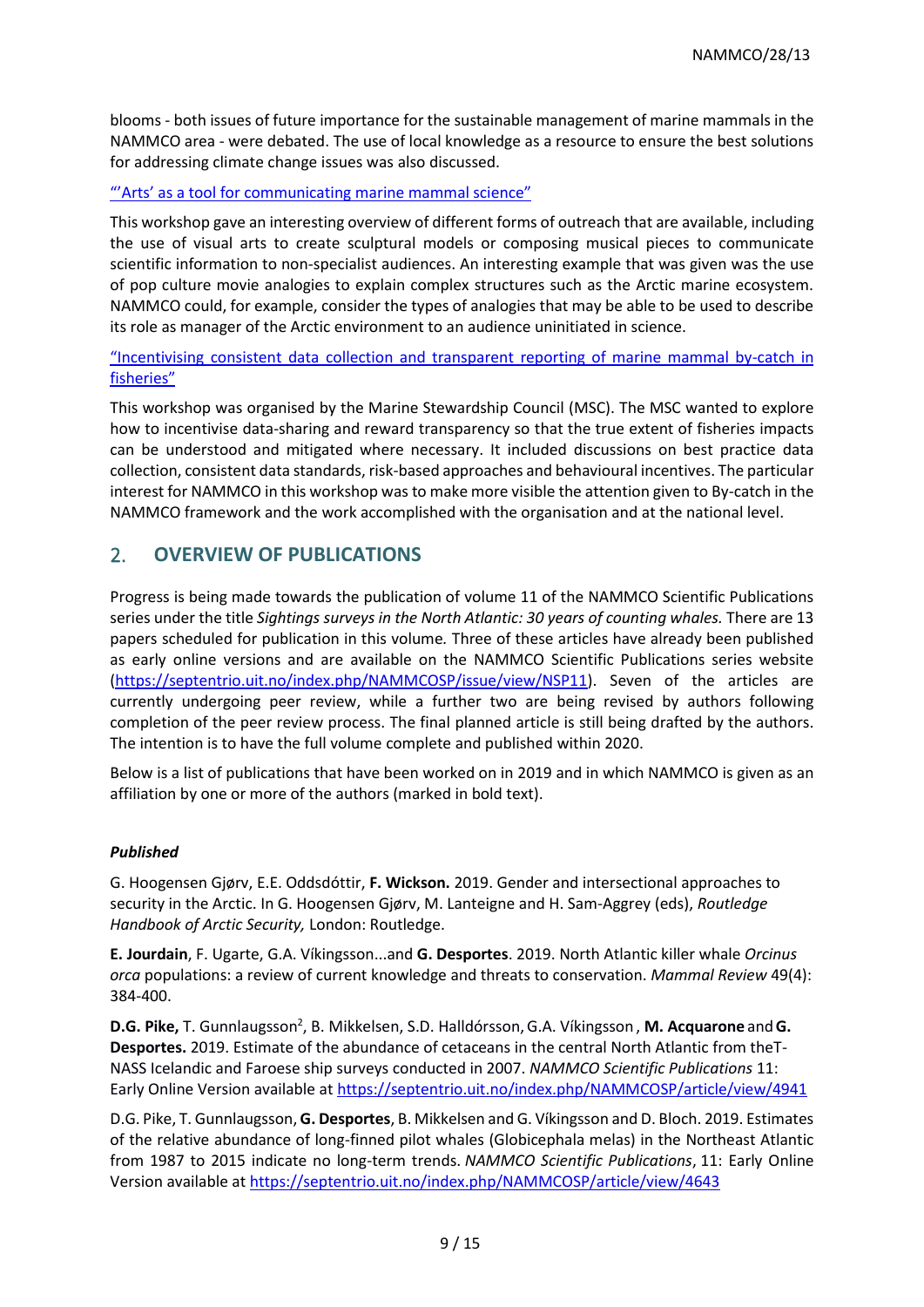## *In Press*

R. Hobbs, **J.S. Prewitt**, R. Reeves and **G. Desportes**. In press. Preface to the Global Review of the Conservation Status of Monodontid Stocks. *Marine Fisheries Review.*

**R.C. Hobbs**, R. R. Reeves, **J.S. Prewitt, G. Desportes**, et al. In press. Global Review of the Conservation Status of Monodontid Stocks. *Marine Fisheries Review.*

**D.G. Pike,** T. Gunnlaugsson, B. Mikkelsen, S.D. Halldórsson and G. Víkingsson. 2019. Estimates of the abundance of cetaceans in the central North Atlantic based on the NASS Icelandic and Faroese shipboard surveys conducted in 2015. *NAMMCO Scientific Publications*, *11*.

**F. Wickson.** In press. Atlantic Walrus Management, Regulation and Conservation. In X.A. Keighley, M.Tange Olsen, P. Jordan and S.P.A. Desjardins (eds) *The Atlantic Walrus,* Elsevier.

## *Submitted*

**D.M. Leonard,** N.I. Øien. Submitted. Estimated abundance of cetacean species in the Northeast Atlantic based on ship surveys conducted between 2002-2007 and 2008-2013. *NAMMCO Scientific Publications*, *11*.

**D.M. Leonard,** N.I. Øien. Submitted. Cetacean species in the Northeast Atlantic based on ship surveys conducted in 2014-2018. *NAMMCO Scientific Publications, 11.*

U. Siebert, M.A. Blanchet…and **G. Desportes.** Submitted. Haematology and clinical blood chemistry in harbour porpoises (Phocoena phocoena) from the inner Danish waters exposed to high pollution levels. *Environmental International.* Baltic Balthealth special issues.

P. Verborgh and **G. Desportes**. Submitted. Long-finned pilot whale (Globicephala melas). *Cetacean Volume. Handbook of the Mammals of Europe*. Springer.

F. Ziegler, K. Nilsson, N. Levermann, M. Dorph, B. Lyberth, **G. Desportes**. Submitted. Local seal or imported meat? Sustainability evaluation of food choices in Greenland, based on Life Cycle Assessment. *Food Policy*

# 3. **OUTREACH TO OTHER RFBS**

Since 2011, the RSN - the Regional Fishery Body Secretariats' Network – has edited and published a Newsletter (since 2019 called a Magazine) that has 1-4 issues a year. NAMMCO has actively contributed to this Magazine by submitting inputs describing the importance of its work on conservation and management of marine mammals and highlighting ongoing priorities.

The most recently published issue (No. 18 – February 2019) had a special corner celebrating twenty years of working together in the context of this network (currently consisting of 58 RFBs and partners), with shared vision, efforts and achievements. This issue sought to reflect on the lessons learned, the experiences gained, and the goals achieved since that First Meeting of FAO and Non-FAO Regional Fishery Bodies in 1999, under a special editorial and the corner theme "LOOKING BACK: THE JOURNEY SO FAR". NAMMCO contributed a piece to the looking back theme that described the history of the organisation's establishment and prerequisites for its key successes.

NAMMCO has also contributed to issue No. 19, which will be published in 2020.

All of the Magazine/Newsletters can be found at<http://www.fao.org/fishery/rsn/newsletter/en>

# 4. **SUMMARY OF ACTIVITIES ON SOCIAL MEDIA & THE NAMMCO WEBSITE**

Since the last Council meeting in April 2019, the activities on the NAMMCO social media accounts have continued to grow, both on Facebook and Twitter, and work to ensure that the NAMMCO website reports the latest information on abundance estimates and assessment has been carried out. To help ensure clarity and consistency in reporting, the Secretariat has decided to present information in this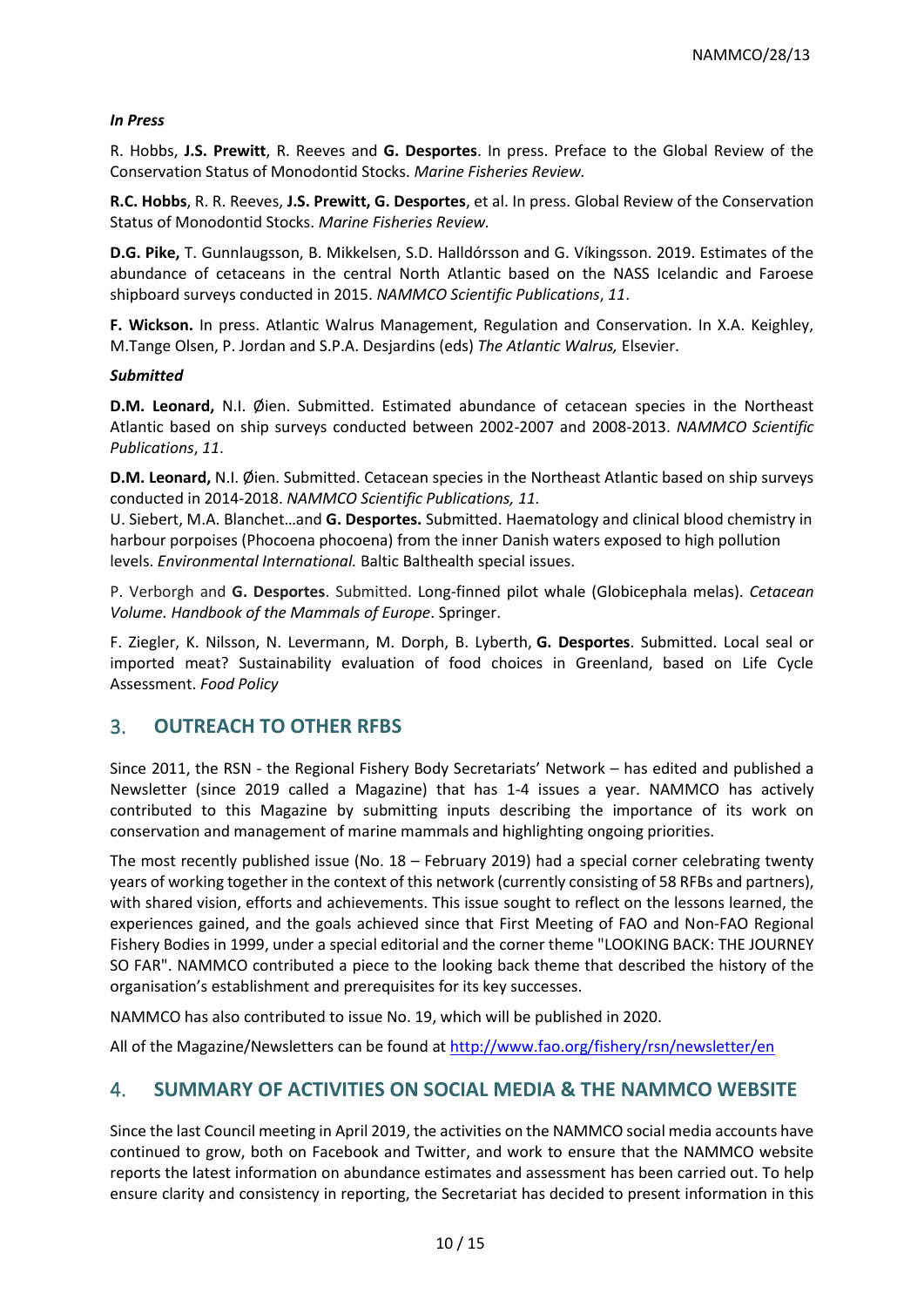report that is focused on outreach activities by calendar year. This means that the following information on social media and website activity is focused on 2019. Since the report from last year covered the months of 2019 before the Council meeting, there can be some overlap in the information presented. It has, however, been clearly indicated where there is the possibility for this by explicitly referring to the time periods covered.

# **4.1 FACEBOOK.COM/NAMMCO**

As of 1<sup>st</sup> January 2020, the [NAMMCO.org](https://www.facebook.com/nammco.org/) Facebook account had 1 197 page likes and 1 222 followers. This means that the account received 379 new followers in 2019, and 330 new likes. The general reach of the NAMMCO Facebook posts increased from 379 to 1 311 from 2018 to 2019.

The top five Facebook posts of 2019 (measured in terms of how many people were reached by the post) ranged between 8 800 and 22 200 users. This included posts on the report of the joint IMR/NAMMCO workshop on harbour porpoises, marine mammal facts and the internship at NAMMCO. The most liked post was a Fun Fact Friday post on sei whales that also introduced the release of the new NAMMCO sei whale webpage, which received more than 1 500 likes.

A summary of insights on the NAMMCO Facebook account for 2019 can be found on page 13 below.

# **4.2 TWITTER.COM/NAMMCO\_SEC**

Although NAMMCO has a Twitter account, activities on this platform are not prioritised and receive very little time and attention from the Secretariat. Nonetheless, the number of followers and engagements with NAMMCO through its Twitter account have also increased in 2019. As of  $1<sup>st</sup>$  January 2020, the [NAMMCO\\_sec](https://twitter.com/NAMMCO_sec) Twitter account had 290 followers (an increase of 230 new followers from 2018), 434 post likes and a total of 156 tweets and/or re-tweets.

The five top tweets include information on NAMMCO activities, such as the Marine Mammal Student Symposium (post-event tweet with 27 276 impressions), and tweets about new marine mammal research. The highest number of re-tweets on a NAMMCO post was 23.

See the Twitter summary analysis on page 14 for more details.

# **4.3 WEBSITE - NAMMCO.NO/.ORG**

Between 1<sup>st</sup> January 2019 and 1<sup>st</sup> January 2020, the [NAMMCO website](https://nammco.no/) has had 19 747 users, 88 % of whom were new users. Most users find the website through a search engine, while 15% navigate to the site directly. Facebook and Twitter referred just under 10% of users, which was a slight decline from last year. Other referring sites included Wikipedia with 45 referrals, marenet.de with 43 referrals and natur.gl with 41 referrals. It is worth mentioning that the number of visitors arriving at the site from an organic search has increased significantly since the last report, from 56.4% to 71% of all site visitors. Although the Secretariat has not yet maximised search engine optimisation (SEO) for the website, new posts and updates have been done with this in mind and this may, at least partly, explain this increase.

Computers remain the main tool used to access the website, but in 2019 there was a slight increase in mobile and tablet users compared to the previous year.

The top countries visiting the website remain the same as 2018, although in a slightly different order. In 2019, the US was the main user nationality, followed by the UK, Norway and Canada. Interestingly, Germany became eighth on the list of countries visiting the website, which was well above Greenland, Iceland and the Faroe Islands.

As was seen last year, the distribution of gender is relatively equal among the website users and most visitors were in the age class 25-34.

Some of the most popular pages, apart from the landing page, were the 'About NAMMCO' page, individual species pages, as well as the library and meeting pages. This suggests that people continue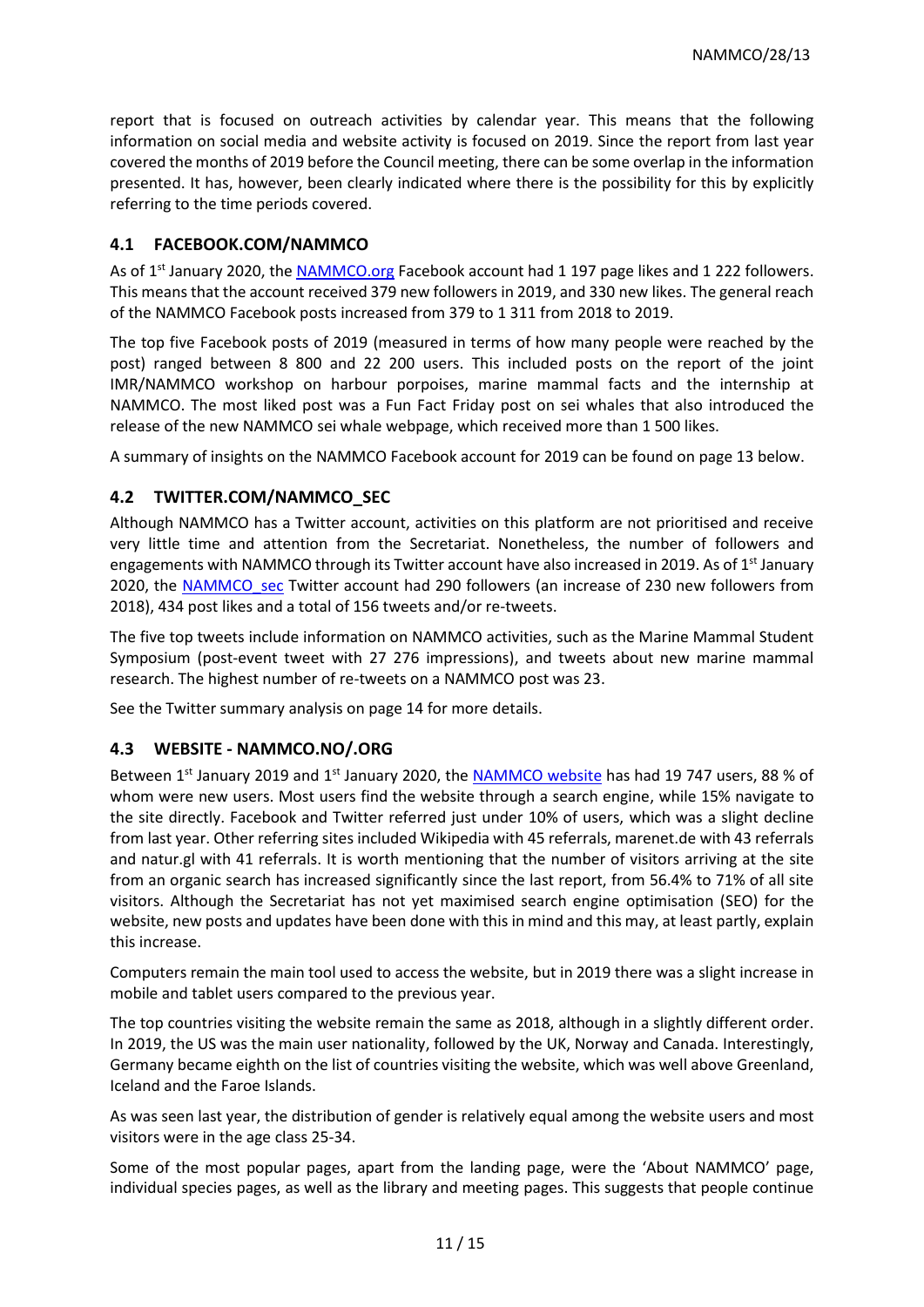to use the website as a general source of information on marine mammals and to learn about NAMMCO as an institution, and not only for internal information related to meetings. It is also worth noting that the narwhal species site was the third most visited page on the website in 2019.

A total of 37 news items presenting new publications, the release of reports, and information on the marine mammal student symposium were published on the website in 2019. In addition, five blogs describing different events that NAMMCO participated in were also published.

The [catch database](https://nammco.no/topics/catch-database/) is also now available on the NAMMCO website in a searchable format. A new page on [laws and regulations](https://nammco.no/topics/laws-and-regulations/) has been added linked to the original law/regulation text with translations where available or summaries in English.

Furthermore, three new pages on marine mammal species were published in 2019:

- [Sperm whale](https://nammco.no/topics/sperm-whale/) (June 2019)
- [Blue whale](https://nammco.no/topics/blue-whale/) (August 2019)
- [Sei whale](https://nammco.no/topics/sei-whale/) (September 2019)

Work to include more species pages, as well as to update all of the abundance estimates and assessments for all species currently listed on the website has continued in 2020 and will be described in detail in next year's summary report. It is worth noting though that all of the abundance estimates and assessments data are currently up to date for all species. Research updates from National Progress Reports and general information updates will continue to be implemented as appropriate. A new process for quality controlling the scientific information on the website has also be decided with the Scientific Committee and will be implemented in 2020.

A summary of the data on the NAMMCO website is presented on page 15.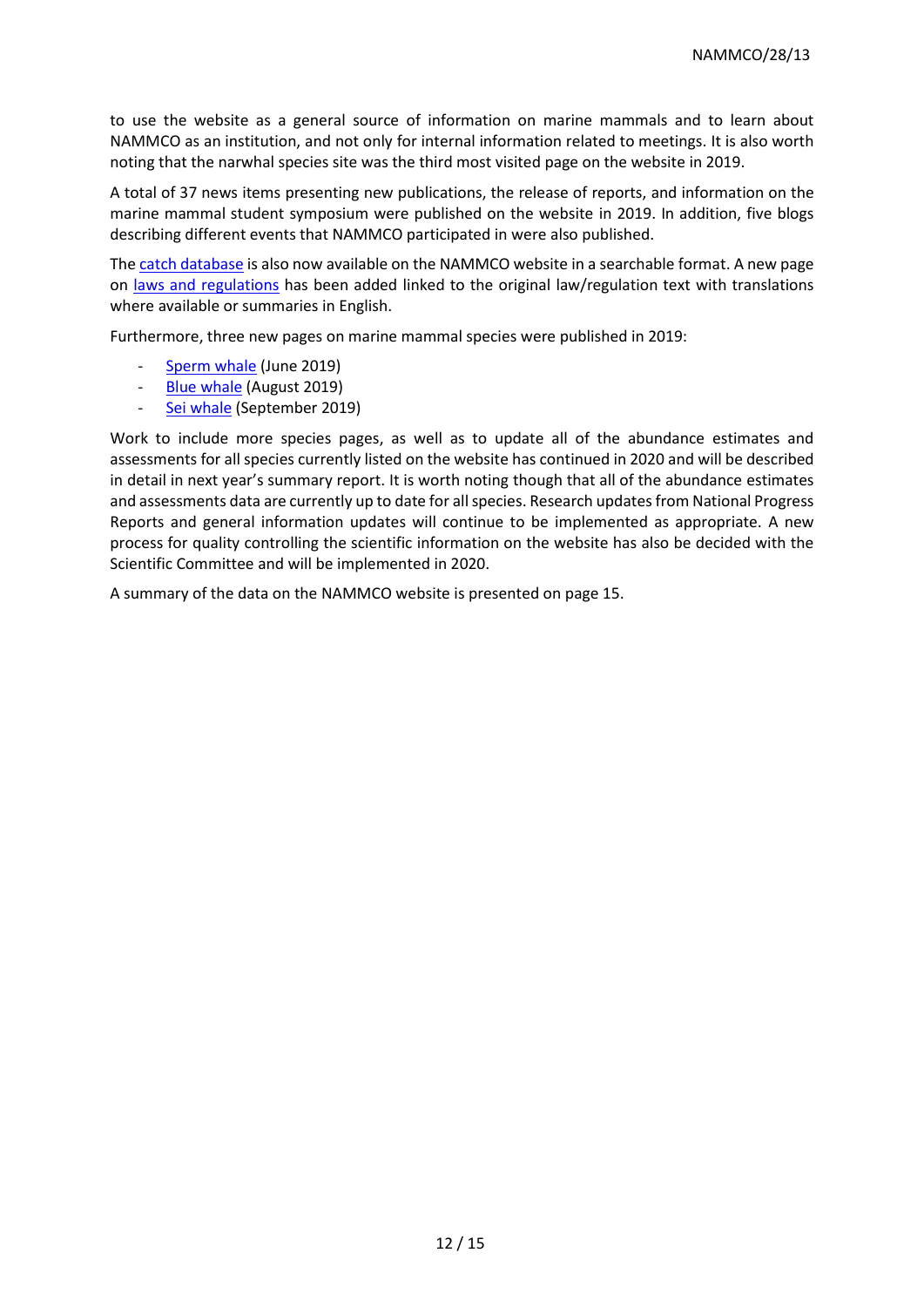# **Average NAMMCO post reach:** 1 311 **Top 10 page likes by country:**

|                                                                                                                                                                                                                                                                                                                                                                                                                                                                                                                                                                                                                                                                                                                                                                                                                                                                                                                                                                                                                                                                                                                                                               | <b>LIKES</b>                                                                                                                                                                                                                                                                                                                                                                                                                                                                                                                                                    | 807<br>843 | Men:   | 49 %                                                                                                                                                                                                                                                                                                                                                                                                                                                                                                                                                                     | Faroe Islands                      | 228                             |
|---------------------------------------------------------------------------------------------------------------------------------------------------------------------------------------------------------------------------------------------------------------------------------------------------------------------------------------------------------------------------------------------------------------------------------------------------------------------------------------------------------------------------------------------------------------------------------------------------------------------------------------------------------------------------------------------------------------------------------------------------------------------------------------------------------------------------------------------------------------------------------------------------------------------------------------------------------------------------------------------------------------------------------------------------------------------------------------------------------------------------------------------------------------|-----------------------------------------------------------------------------------------------------------------------------------------------------------------------------------------------------------------------------------------------------------------------------------------------------------------------------------------------------------------------------------------------------------------------------------------------------------------------------------------------------------------------------------------------------------------|------------|--------|--------------------------------------------------------------------------------------------------------------------------------------------------------------------------------------------------------------------------------------------------------------------------------------------------------------------------------------------------------------------------------------------------------------------------------------------------------------------------------------------------------------------------------------------------------------------------|------------------------------------|---------------------------------|
| $2019$ (January)                                                                                                                                                                                                                                                                                                                                                                                                                                                                                                                                                                                                                                                                                                                                                                                                                                                                                                                                                                                                                                                                                                                                              | <b>Followers</b>                                                                                                                                                                                                                                                                                                                                                                                                                                                                                                                                                |            |        |                                                                                                                                                                                                                                                                                                                                                                                                                                                                                                                                                                          | Norway                             | 161                             |
|                                                                                                                                                                                                                                                                                                                                                                                                                                                                                                                                                                                                                                                                                                                                                                                                                                                                                                                                                                                                                                                                                                                                                               | Likes                                                                                                                                                                                                                                                                                                                                                                                                                                                                                                                                                           | 1 1 9 7    | Women: | 50 %                                                                                                                                                                                                                                                                                                                                                                                                                                                                                                                                                                     | Denmark                            | 147                             |
| <b>2020</b> (January)                                                                                                                                                                                                                                                                                                                                                                                                                                                                                                                                                                                                                                                                                                                                                                                                                                                                                                                                                                                                                                                                                                                                         | <b>Followers</b>                                                                                                                                                                                                                                                                                                                                                                                                                                                                                                                                                | 1 2 2 2    |        |                                                                                                                                                                                                                                                                                                                                                                                                                                                                                                                                                                          | Greenland                          | 107                             |
|                                                                                                                                                                                                                                                                                                                                                                                                                                                                                                                                                                                                                                                                                                                                                                                                                                                                                                                                                                                                                                                                                                                                                               |                                                                                                                                                                                                                                                                                                                                                                                                                                                                                                                                                                 |            |        |                                                                                                                                                                                                                                                                                                                                                                                                                                                                                                                                                                          | <b>UK</b>                          | 60                              |
|                                                                                                                                                                                                                                                                                                                                                                                                                                                                                                                                                                                                                                                                                                                                                                                                                                                                                                                                                                                                                                                                                                                                                               |                                                                                                                                                                                                                                                                                                                                                                                                                                                                                                                                                                 |            |        | Most liked post between January 2019 and January 2020:                                                                                                                                                                                                                                                                                                                                                                                                                                                                                                                   | France                             | 59                              |
|                                                                                                                                                                                                                                                                                                                                                                                                                                                                                                                                                                                                                                                                                                                                                                                                                                                                                                                                                                                                                                                                                                                                                               |                                                                                                                                                                                                                                                                                                                                                                                                                                                                                                                                                                 |            |        | Did you know that there is a whale species named after a fish? The sei whale got its name from the Norwegian word «sei"                                                                                                                                                                                                                                                                                                                                                                                                                                                  | Portugal                           | 58                              |
|                                                                                                                                                                                                                                                                                                                                                                                                                                                                                                                                                                                                                                                                                                                                                                                                                                                                                                                                                                                                                                                                                                                                                               |                                                                                                                                                                                                                                                                                                                                                                                                                                                                                                                                                                 |            |        | (saithe/coalfish) because both the whale and the fish used to appear at the Norwegian coast at the same time. Have you never heard about                                                                                                                                                                                                                                                                                                                                                                                                                                 | Spain                              | 57                              |
| this whale, you say? Do not despair, as we are happy to announce the publication of the sei whale species page (1537 likes)                                                                                                                                                                                                                                                                                                                                                                                                                                                                                                                                                                                                                                                                                                                                                                                                                                                                                                                                                                                                                                   |                                                                                                                                                                                                                                                                                                                                                                                                                                                                                                                                                                 |            |        | Greece                                                                                                                                                                                                                                                                                                                                                                                                                                                                                                                                                                   | 54                                 |                                 |
|                                                                                                                                                                                                                                                                                                                                                                                                                                                                                                                                                                                                                                                                                                                                                                                                                                                                                                                                                                                                                                                                                                                                                               |                                                                                                                                                                                                                                                                                                                                                                                                                                                                                                                                                                 |            |        |                                                                                                                                                                                                                                                                                                                                                                                                                                                                                                                                                                          | Iceland                            | 42                              |
| Top 5 posts (in terms of reach) between April 2018 and March 2019:<br>The report of the Joint IMR/NAMMCO International Workshop on the Status of Harbour Porpoises in the North Atlantic is now available! Find it<br>09/05/19<br>22 255 reached (boosted)<br>here: https://nammco.no/t/scientific-workshops-symposia-reports/ The workshop was held in December 2018, at Framsenteret in Tromsø,<br>180 Reactions<br>northern Norway. With an overarching aim to improve the knowledge base for ecosystem-based management, the central objectives of the<br>3,124 Post clicks<br>workshop were to:<br>12/08/19<br>Have you ever wanted to know more about the blue whale? Now's your chance! We are happy to announce that the blue whale has finally been<br>17 923 reached (boosted)<br>added to our species pages. Here, you will find general, scientific and management information on this largest of animals, as well as its hunting<br>69 Reactions<br>history, other relations to humans, threats and more. Did you for instance know that the blue whale population appears to be increasing in the<br>254 Post clicks<br>Central North Atlantic? |                                                                                                                                                                                                                                                                                                                                                                                                                                                                                                                                                                 |            |        |                                                                                                                                                                                                                                                                                                                                                                                                                                                                                                                                                                          |                                    |                                 |
| 03/09/19                                                                                                                                                                                                                                                                                                                                                                                                                                                                                                                                                                                                                                                                                                                                                                                                                                                                                                                                                                                                                                                                                                                                                      | Did you know that there is a whale species named after a fish? The sei whale got its name from the Norwegian word «sei" (saithe/coalfish) because<br>14 753 reached (boosted)<br>both the whale and the fish used to appear at the Norwegian coast at the same time. Have you never heard about this whale you say? Do not<br>despair, as we are happy to announce the publication of the sei whale species page:                                                                                                                                               |            |        |                                                                                                                                                                                                                                                                                                                                                                                                                                                                                                                                                                          | 1,689 Reactions<br>317 Post clicks |                                 |
| 27/03/19                                                                                                                                                                                                                                                                                                                                                                                                                                                                                                                                                                                                                                                                                                                                                                                                                                                                                                                                                                                                                                                                                                                                                      | We just published a new article! "Abundance of whales in West and East Greenland in summer 2015" is the second article in the newest volume<br>11 497 reached (boosted)<br>of the NAMMCO Scientific Publication Series, Volume 11. It was authored by Rikke G. Hansen, Tenna K. Boye, Rasmus S. Larsen, Nynne H.<br>Nielsen, Outi Tervo, Rasmus D. Nielsen, Marianne H. Rasmussen, Mikkel H. S. Sinding and Mads Peter Heide-Jørgensen and presents the results<br>93 Post clicks<br>of an aerial line transect survey of cetaceans in West and East Greenland. |            |        |                                                                                                                                                                                                                                                                                                                                                                                                                                                                                                                                                                          | 39 Reactions                       |                                 |
| 08/05/19                                                                                                                                                                                                                                                                                                                                                                                                                                                                                                                                                                                                                                                                                                                                                                                                                                                                                                                                                                                                                                                                                                                                                      |                                                                                                                                                                                                                                                                                                                                                                                                                                                                                                                                                                 |            | 13/15  | Would you like to be the next Intern at NAMMCO? Would you like to be the next Intern at NAMMCO? The North Atlantic Marine Mammal<br>Commission is looking for a new member to join the Secretariat, and the internship is a great way for students or early career individuals to<br>enhance their skills while working for an Intergovernmental Organisation. Our current intern, Sam Smith talks about his time at the Secretariat in<br>Tromsø, and about the experience he has at the organisation. The next deadline is the 31st May: find out more and apply here! | 8 844 reached (boosted)            | 65 Reactions<br>211 Post clicks |

**Facebook**

Likes 867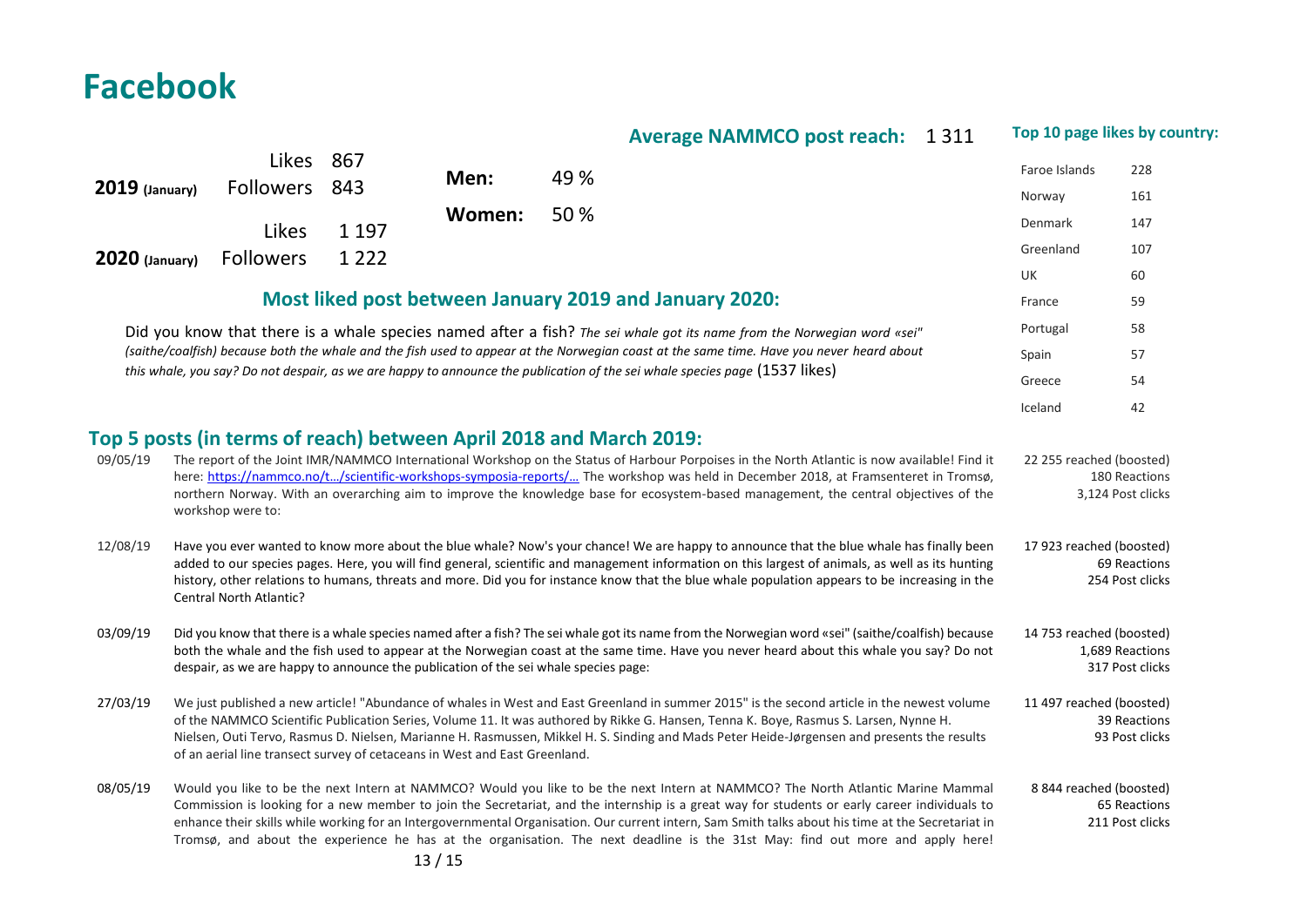# **Twitter**

|                       | (Re)Tweets                                                                                                                                                                                                                                                                                                                                                                             | 102     |        |                                                                                                                                                                                                                                                                                    | <b>Users by Country:</b> |                                                     |                                                       |
|-----------------------|----------------------------------------------------------------------------------------------------------------------------------------------------------------------------------------------------------------------------------------------------------------------------------------------------------------------------------------------------------------------------------------|---------|--------|------------------------------------------------------------------------------------------------------------------------------------------------------------------------------------------------------------------------------------------------------------------------------------|--------------------------|-----------------------------------------------------|-------------------------------------------------------|
| 2019 (March)          | <b>Followers</b><br>Likes                                                                                                                                                                                                                                                                                                                                                              | 60<br>9 | Men:   | 41 %                                                                                                                                                                                                                                                                               | UK<br>US                 | 22 %<br>21%                                         |                                                       |
|                       | (Re)Tweets                                                                                                                                                                                                                                                                                                                                                                             | 156     | Women: | 59 %                                                                                                                                                                                                                                                                               | Canada &<br>Australia    | 6%                                                  |                                                       |
| <b>2020 (January)</b> | Followers<br>Likes 434                                                                                                                                                                                                                                                                                                                                                                 | 290     |        |                                                                                                                                                                                                                                                                                    | Norway                   | 5 %                                                 |                                                       |
| <b>Top tweets</b>     |                                                                                                                                                                                                                                                                                                                                                                                        |         |        |                                                                                                                                                                                                                                                                                    |                          |                                                     |                                                       |
| 07/02/19              | pic.twitter.com/0KqQmRX7We                                                                                                                                                                                                                                                                                                                                                             |         |        | Amazing event held yesterday in collaboration with @UiTromso. The Marine Mammal Student<br>Symposium brought together MSc a PhD candidates to discuss their work, make connections and<br>contribute to the study of <b>#marinemammals</b> . Thank you to all those who attended!! | 27 276 impressions       |                                                     | 47 total engagements<br>3 retweets<br>7 link clicks   |
| 01/05/19              | This Friday (3rd May) there will be an interesting talk @UiTromso about #belugas. Eleanor Bors from<br>16 952 impressions<br>@OregonState will present "An epigenetic method for aging endangered beluga whales in Cook Inlet,<br>Alaska, USA Time and Location: 11:15, Lille Auditorium, UiT. All welcome! https://t.co/EYSh0uhohn                                                    |         |        |                                                                                                                                                                                                                                                                                    |                          | 11 total engagements<br>1 retweets<br>0 link clicks |                                                       |
| 05/02/19              | Marine Mammal Student Symposium held tomorrow in Blix-salen, Arctic Biology Building, @UiTromso<br>Presentations on current work with <b>#marinemammals</b> , ranging from biology to legislation, Followed by<br>evening event with guest speakers and refreshments: https://nammco.no/topics/1-february-2019-<br>nammco-marine-mammal-student-symposium/  pic.twitter.com/ztBCJDs6IX |         |        |                                                                                                                                                                                                                                                                                    |                          | 11836 impressions                                   | 28 total engagements<br>2 retweets<br>1 link click    |
| 20/09/19              | Another awesome way to use #drones for #marine #mammal #research!                                                                                                                                                                                                                                                                                                                      |         |        |                                                                                                                                                                                                                                                                                    | 6 238 impressions        |                                                     | 80 total engagements<br>23 retweets<br>1 link clicks  |
| 19/02/19              | Over the past eight years, researchers have seen more than 20 killer whales trapped by ice.                                                                                                                                                                                                                                                                                            |         |        |                                                                                                                                                                                                                                                                                    | 4 618 impressions        |                                                     | 45 total engagements<br>11 retweets<br>16 link clicks |

14 / 15